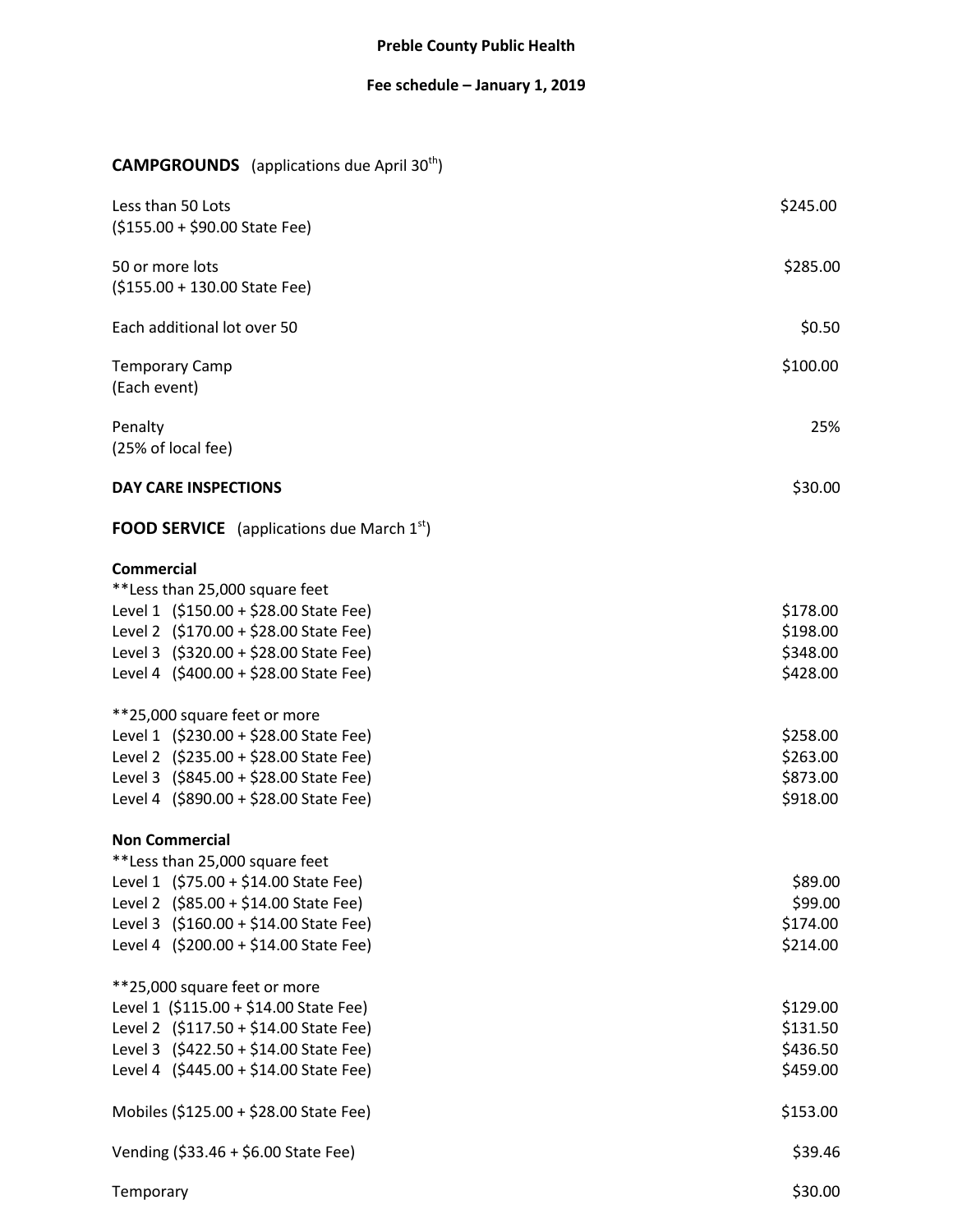| Plan Review<br>(30% of LHD Fee)                                                         | 30%                |
|-----------------------------------------------------------------------------------------|--------------------|
| Penalty<br>(25% of LHD Fee)                                                             | 25%                |
| <b>HEPAVAC</b>                                                                          | Deposit - \$50.00  |
| <b>HEPAVAC - OUT OF COUNTY</b>                                                          | Deposit - \$100.00 |
| <b>PLUMBING</b>                                                                         |                    |
| Permit                                                                                  | \$50.00            |
| <b>Traps</b>                                                                            | \$15/each          |
| Re-inspection fee                                                                       | \$50.00            |
| <b>Master Registration</b><br>(10,000 Bond)                                             | \$125.00           |
| <b>Employee Registration</b>                                                            | \$30.00            |
| Plan Review<br>(Commercial & Homeowners - 30% of total charge of permit)                | 30%                |
| Penalty fee<br>(30% of total charge of permit)                                          | 30%                |
| <b>REALTY EVALUATION</b>                                                                |                    |
| Water & Sewage<br>(Tank must be uncovered & inspector present while it is being pumped) | \$175.00           |
| <b>Water Only</b>                                                                       | \$80.00            |
| Sewage Only<br>(Tank must be uncovered & inspector present while it is being pumped)    | \$130.00           |
| <b>SEWAGE</b>                                                                           |                    |
| New System<br>(\$330.00 + \$50.00 Op. Permit + \$74.00 State Fee)                       | \$454.00           |
| <b>Wisconsin Mound</b><br>(\$400.00 + \$50.00 Op. Permit + \$74.00 State Fee)           | \$524.00           |
| Alteration<br>(\$165.00 + \$50.00 Op. Permit + 35.00 State Fee)                         | \$250.00           |
| Operational Permit - 1 Year                                                             | \$35.00            |
| Operational Permit - 5/10 Year                                                          | \$50.00            |
| <b>Installer Registration</b><br>(Requires State Bond)                                  | \$150.00           |
| Onsite                                                                                  | \$125.00           |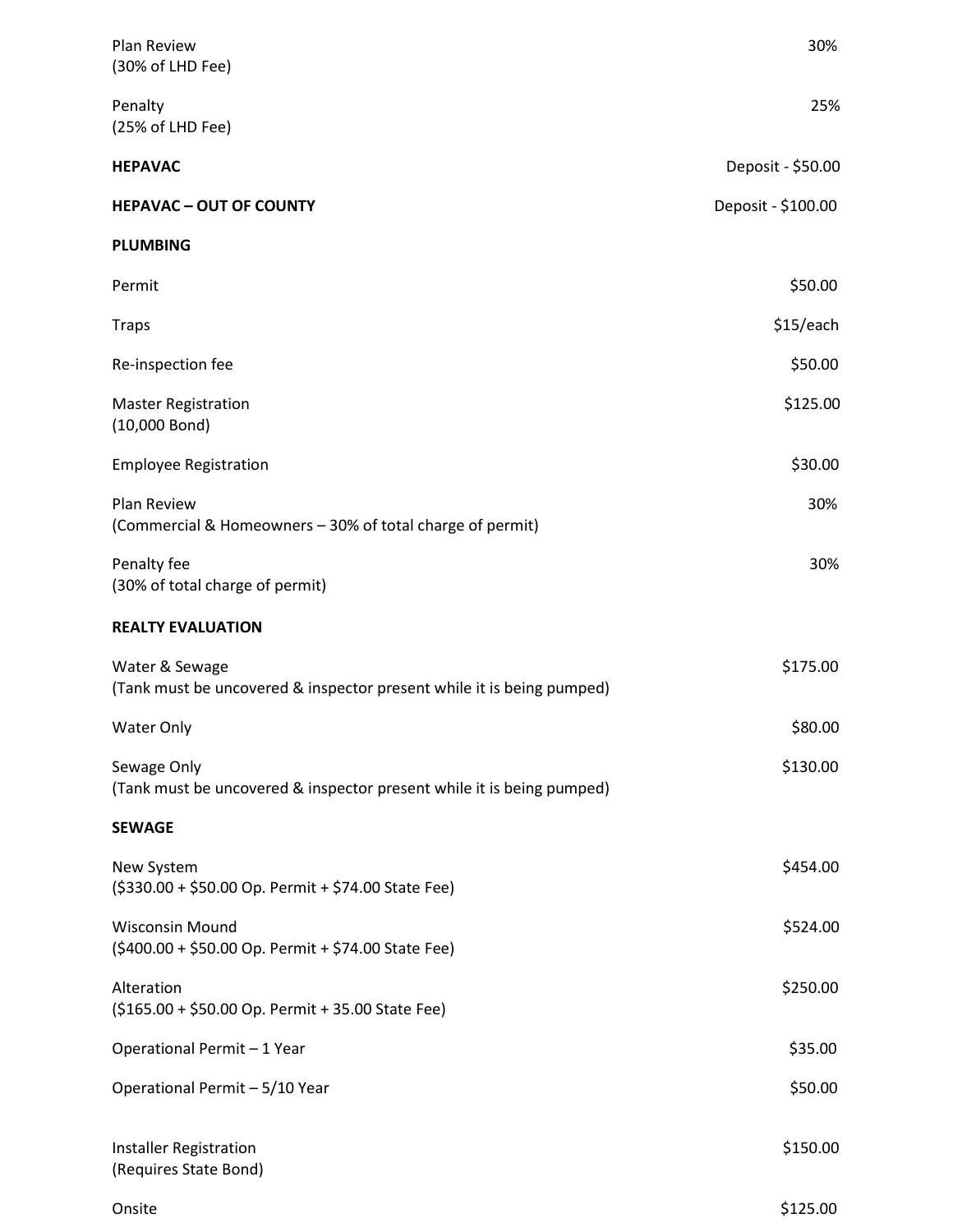| Building addition/Non Res. Bldg.                                 | \$75.00  |
|------------------------------------------------------------------|----------|
| Deed Transfer/Lot Split<br>(up to 2 lots)                        | \$75.00  |
| Septage Hauler (per truck)<br>(Requires State Bond)              | \$55.00  |
| Sewage System Re-inspection                                      | \$60.00  |
| <b>Operational Re-inspection</b>                                 | \$40.00  |
| Sewage Permit Penalty fee<br>(25% of the LHD fee)                | \$82.50  |
| Operational Permit late fee                                      | \$10.00  |
| Variance - Hardship or Permit Variance                           | \$60.00  |
| Permit Extension fee                                             | \$50.00  |
| Service Provider<br>(Requires State Bond)                        | \$75.00  |
| <b>Public Sewer</b>                                              | \$50.00  |
| <b>NPDES Sampling fee</b>                                        | \$400.00 |
| <b>SOLID WASTE</b>                                               |          |
| Registration                                                     | \$150.00 |
| <b>Trucks</b>                                                    | \$100.00 |
| Sludge Hauler Registration                                       | \$100.00 |
| <b>SWIMMING POOLS</b> (applications due April 30 <sup>th</sup> ) |          |
| First pool location<br>(\$250.00 + 80.00 State Fee)              | \$330.00 |
| Additional pool @ same site<br>$($225.00 + 55.00$ State Fee)     | \$280.00 |
| <b>Bathing Beaches</b>                                           | \$146.00 |
| Public Spa<br>(\$250.00 + 80.00 State Fee)                       | \$330.00 |
| Special Use Pool<br>(\$250.00 + 80.00 State Fee)                 | \$330.00 |
| <b>TATTOO &amp; BODY</b>                                         |          |
| Tattoo operations                                                | \$180.00 |
| Body piercing                                                    | \$180.00 |
| Tattoo & Body piercing                                           | \$250.00 |